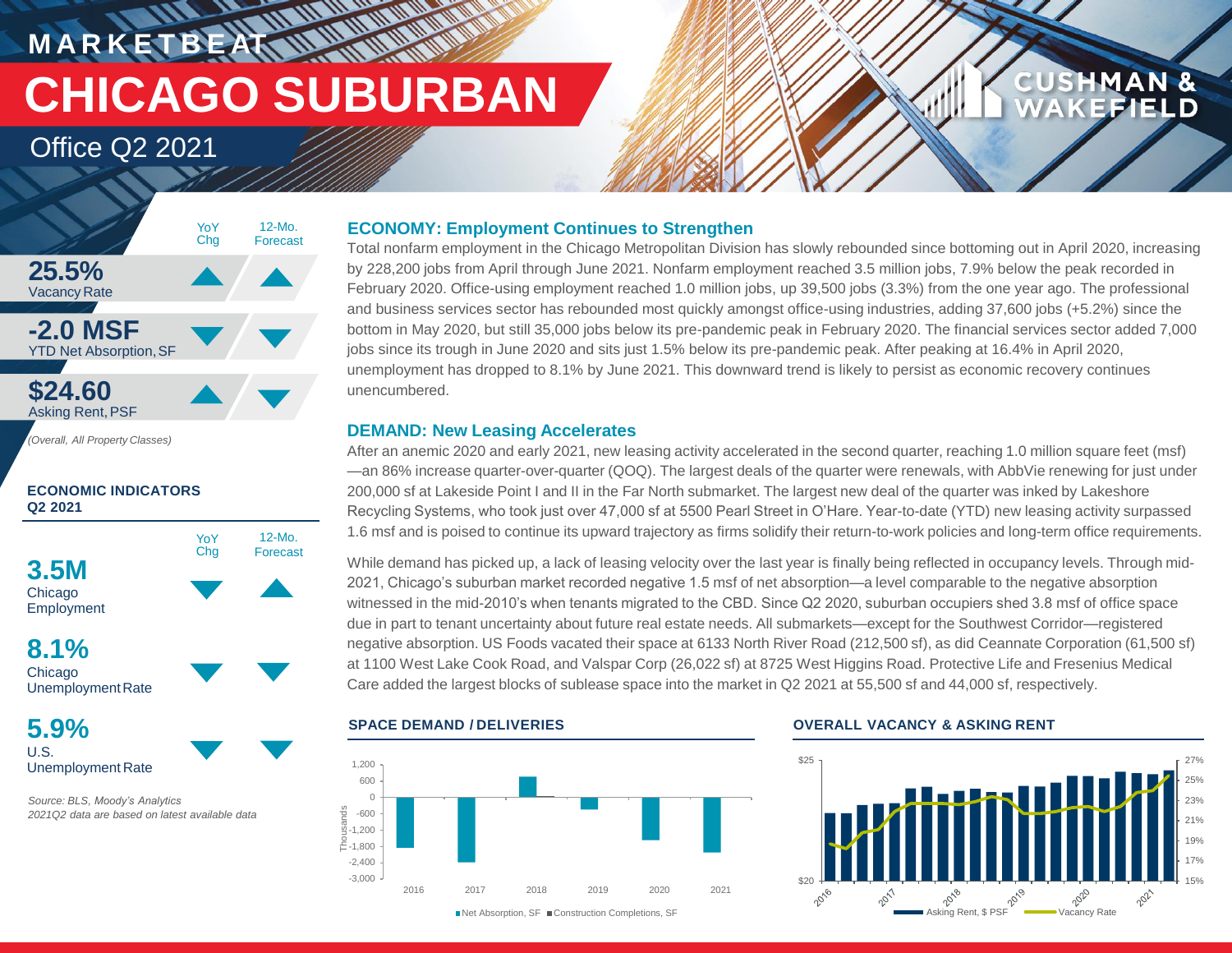## **MARKETBEAT 11 MMWWWW THE ULTIMATER CHICAGO SUBURBAN** Office Q2 2021

#### **SUPPLY: Inner vs outer suburban bifurcation persists**

Overall vacancy continued to climb, reaching a new high of 25.5% in Q2, an increase of 150 basis points (bps) QOQ and 384 bps YOY. The market added 1.5 msf of vacant space in the second quarter, 12.5% of which was sublease space. Total vacant space stands at 25.9 msf, up from 22.0 msf a year ago. Class A overall vacancy increased 169 bps QOQ to 24.6%—the largest increase in vacancy among all classes. Inner suburban submarkets—Near North, O'Hare, and the Eastern East/West—continued to outperform the total suburban market, with vacancy across those submarkets at 21.9%, 364 bps below the overall market rate.

#### **Sublease: Class A product accounts for majority of sublease vacancy**

After a brief slowdown in Q1 2021, new sublease supply accelerated in Q2; just under 190,000 sf of sublease vacancy was added to the market, up 10.6% QOQ. Vacant sublease space reached 2.0 msf, accounting for 8.2% of vacant inventory, up from 4.9% one year ago. Class A product accounted for the vast majority (62.3%) of sublease vacancy on the market, an increase of 705 bps since Q2 2020. The East/West Corridor accounted for 36.4% of vacant sublease space—the largest share of any submarket. Sublease availability—which includes both vacant space and space being marketed for future occupancy—also increased 17.9% QOQ to 4.2 msf and accounted for 13.6% of total market availability in Q2 2021.

#### **PRICING: Rents Continue to Soften**

Asking rents remained relatively flat over the quarter. Direct gross asking rents increased 0.8% QOQ to \$24.83 per square foot (psf) whereas sublease asking rents increased 0.2% to \$19.29 psf due to a substantial increase in Class A sublease vacancy in the quarter. The O'Hare submarket remained comparatively tight and thus recorded healthy rent growth with Class A rents increasing 4.6% YOY to \$36.78, Class B rents increasing a modest 0.6% to \$26.03 and Class C rents rising 2.2% to \$18.66.

### **OUTLOOK**

- Leasing momentum accelerated in Q2 2021 and will continue to rise through the rest of the year as the economy regains its footing, office occupancy increases, and occupiers who sat on the sidelines during the pandemic reenter the market.
- Vacancy will likely increase at an accelerated pace as 2.2 msf of sublease space available for future occupancy could potentially hit the market over the next several months.
- A surplus of sublease supply combined with limited demand will exert more downward pressure on asking rents in 2021 and 2022. 0.0%

#### **OVERALL NEW LEASING ACTIVITY**



**CUSHMAN &** 

#### **OVERALL VACANCY**



#### **CURRENT SUBLEASE AVAILABILITY**



■ Vacant Available for Future Occupancy • As % of Inventory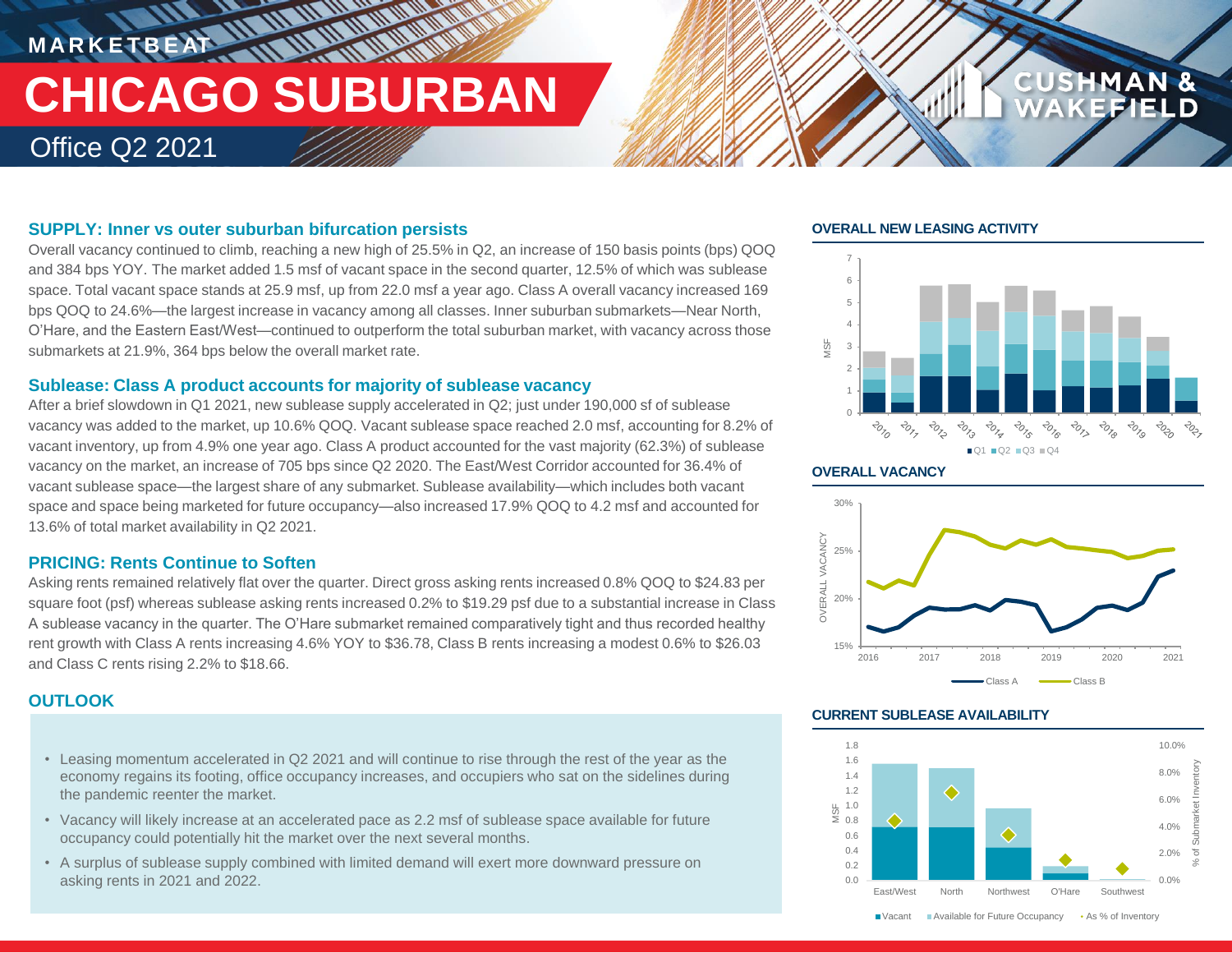## **M A R K E T B E AT**

# **CHICAGO SUBURBAN** Office Q2 2021

**USH** 

FI D

#### **MARKET STATISTICS**

| <b>SUBMARKET</b>                              | <b>INVENTORY</b><br>(SF) | <b>DIRECT</b><br><b>VACANT</b><br>(SF) | <b>SUBLET</b><br><b>VACANT</b><br>(SF) | <b>OVERALL</b><br><b>VACANCY</b><br><b>RATE</b> | <b>CURRENT QTR</b><br><b>OVERALL NET</b><br><b>ABSORPTION(SF)</b> | <b>YTD OVERALL</b><br><b>NETABSORPTION</b><br>(SF) | <b>YTD LEASING</b><br><b>ACTIVITY (SF)</b> | <b>UNDER</b><br><b>CNSTR</b><br>(SF) | <b>OVERALL AVG</b><br><b>ASKING RENT (ALL</b><br><b>CLASSES)*</b> | <b>OVERALL AVG</b><br><b>ASKING RENT</b><br>(CLASS A)* |
|-----------------------------------------------|--------------------------|----------------------------------------|----------------------------------------|-------------------------------------------------|-------------------------------------------------------------------|----------------------------------------------------|--------------------------------------------|--------------------------------------|-------------------------------------------------------------------|--------------------------------------------------------|
| Far Northwest                                 | 3,762,484                | 1,018,362                              | 55,584                                 | 28.5%                                           | $-47,277$                                                         | $-68,279$                                          | 37,312                                     | $\overline{0}$                       | \$20.07                                                           | N/A                                                    |
| <b>Central Northwest</b>                      | 21,034,873               | 6,157,131                              | 296,437                                | 30.7%                                           | $-162,050$                                                        | $-373,472$                                         | 327,627                                    | $\overline{0}$                       | \$23.40                                                           | \$27.23                                                |
| North DuPage                                  | 3,725,387                | 1,099,410                              | 93,287                                 | 32.0%                                           | 63,399                                                            | 63,229                                             | 28,803                                     | $\mathbf 0$                          | \$23.98                                                           | \$26.13                                                |
| <b>NORTHWEST TOTALS</b>                       | 28,522,744               | 8,274,903                              | 445,308                                | 30.6%                                           | $-145,928$                                                        | $-378,522$                                         | 393,742                                    | $\mathbf{0}$                         | \$23.16                                                           | \$27.00                                                |
| Far North                                     | 1,042,009                | 270,378                                | $\mathbf 0$                            | 26.0%                                           | $-3,782$                                                          | $-10,048$                                          | 14,870                                     | $\mathbf 0$                          | \$15.37                                                           | N/A                                                    |
| Central North/Tri-State                       | 16,629,080               | 3,780,564                              | 598,232                                | 26.3%                                           | $-171,723$                                                        | $-41,522$                                          | 181,252                                    | $\overline{0}$                       | \$25.93                                                           | \$29.67                                                |
| Near North                                    | 5,376,633                | 951,391                                | 115,441                                | 19.8%                                           | $-143,026$                                                        | $-151,363$                                         | 82,479                                     | $\overline{0}$                       | \$26.90                                                           | \$34.38                                                |
| <b>NORTH TOTALS</b>                           | 23,047,722               | 5,002,333                              | 713,673                                | 24.8%                                           | $-318,531$                                                        | $-202,933$                                         | 278,601                                    | $\mathbf{0}$                         | \$25.48                                                           | \$30.52                                                |
| Eastern East / West                           | 21,760,679               | 4,544,864                              | 647,442                                | 23.9%                                           | $-401,459$                                                        | $-502,979$                                         | 462,227                                    | 84,000                               | \$24.73                                                           | \$30.30                                                |
| Western East / West                           | 13,487,783               | 3,390,214                              | 71,576                                 | 25.7%                                           | $-434,330$                                                        | $-586,864$                                         | 181,255                                    | $\overline{0}$                       | \$23.52                                                           | \$26.71                                                |
| <b>EAST / WEST TOTALS</b>                     | 35,248,462               | 7,935,078                              | 719,018                                | 24.6%                                           | $-835,789$                                                        | $-1,089,843$                                       | 643,482                                    | 84,000                               | \$24.21                                                           | \$29.83                                                |
| O'Hare                                        | 12,785,850               | 2,369,489                              | 96,417                                 | 19.3%                                           | $-240.585$                                                        | $-343.760$                                         | 258.714                                    | $\mathbf{0}$                         | \$30.13                                                           | \$36.78                                                |
| <b>Southwest</b>                              | 2,269,542                | 409,929                                | 2,376                                  | 18.2%                                           | 17,446                                                            | 1,926                                              | 40,937                                     | $\mathbf{0}$                         | \$20.03                                                           | N/A                                                    |
| <b>SUBURBAN TOTALS</b>                        | 101,874,320              | 23,991,732                             | 1,976,792                              | 25.5%                                           | $-1,523,387$                                                      | $-2,013,132$                                       | 1,615,476                                  | 84,000                               | \$24.60                                                           | \$29.53                                                |
| *Rental rates reflect gross asking \$psf/year |                          |                                        |                                        |                                                 |                                                                   |                                                    |                                            |                                      |                                                                   |                                                        |
| <b>CLASS</b>                                  | <b>INVENTORY</b><br>(SF) | <b>DIRECT</b><br><b>VACANT</b><br>(SF) | <b>SUBLET</b><br><b>VACANT</b><br>(SF) | <b>OVERALL</b><br><b>VACANCY</b><br><b>RATE</b> | <b>CURRENT QTR</b><br><b>OVERALL NET</b><br><b>ABSORPTION(SF)</b> | <b>YTD OVERALL</b><br><b>NETABSORPTION</b><br>(SF) | <b>YTD LEASING</b><br><b>ACTIVITY (SF)</b> | <b>UNDER</b><br><b>CNSTR</b><br>(SF) | <b>DIRECT AVG</b><br><b>ASKING RENT</b>                           | <b>OVERALL AVG</b><br><b>ASKING RENT</b><br>(CLASS A)* |
| <b>CLASS A</b>                                | 39,879,744               | 8,589,606                              | 1,231,649                              | 24.6%                                           | $-677,532$                                                        | $-1,044,841$                                       | 612,807                                    | $\overline{0}$                       | \$29.93                                                           | \$29.53                                                |
| <b>CLASS B</b>                                | 45,054,098               | 11,401,524                             | 732,126                                | 26.9%                                           | $-740,959$                                                        | $-813,940$                                         | 674,716                                    | 84,000                               | \$22.94                                                           | \$22.55                                                |
| <b>CLASS C</b>                                | 16,940,478               | 4,000,602                              | 13,017                                 | 23.7%                                           | $-104,896$                                                        | $-154,351$                                         | 327,953                                    | $\overline{0}$                       | \$17.90                                                           | \$17.89                                                |
| *Rental rates reflect gross asking \$psf/year |                          |                                        |                                        |                                                 |                                                                   |                                                    |                                            |                                      |                                                                   |                                                        |

**KEY LEASE TRANSACTIONS Q2 2021**

| <b>PROPERTY</b>                              | <b>SUBMARKET</b>           | <b>TENANT</b>               | <b>RSF</b> | <b>TYPE</b> |
|----------------------------------------------|----------------------------|-----------------------------|------------|-------------|
| 1675 Lakeside Drive                          | Far North                  | AbbVie                      | 99,567     | Renewal*    |
| 1615 Lakeside Drive                          | Far North                  | AbbVie                      | 98,319     | Renewal*    |
| 28100 Torch Parkway                          | Western East/West Corridor | EN Engineering, LLC         | 79,830     | Renewal*    |
| 5500 Pearl Street                            | O'Hare                     | Lakeshore Recycling Systems | 47,081     | <b>New</b>  |
| 2655 Warrenville Road                        | Eastern East/West Corridor | Oak Street Health           | 41,429     | <b>New</b>  |
| *Renewals not included in leasing statistics |                            |                             |            |             |